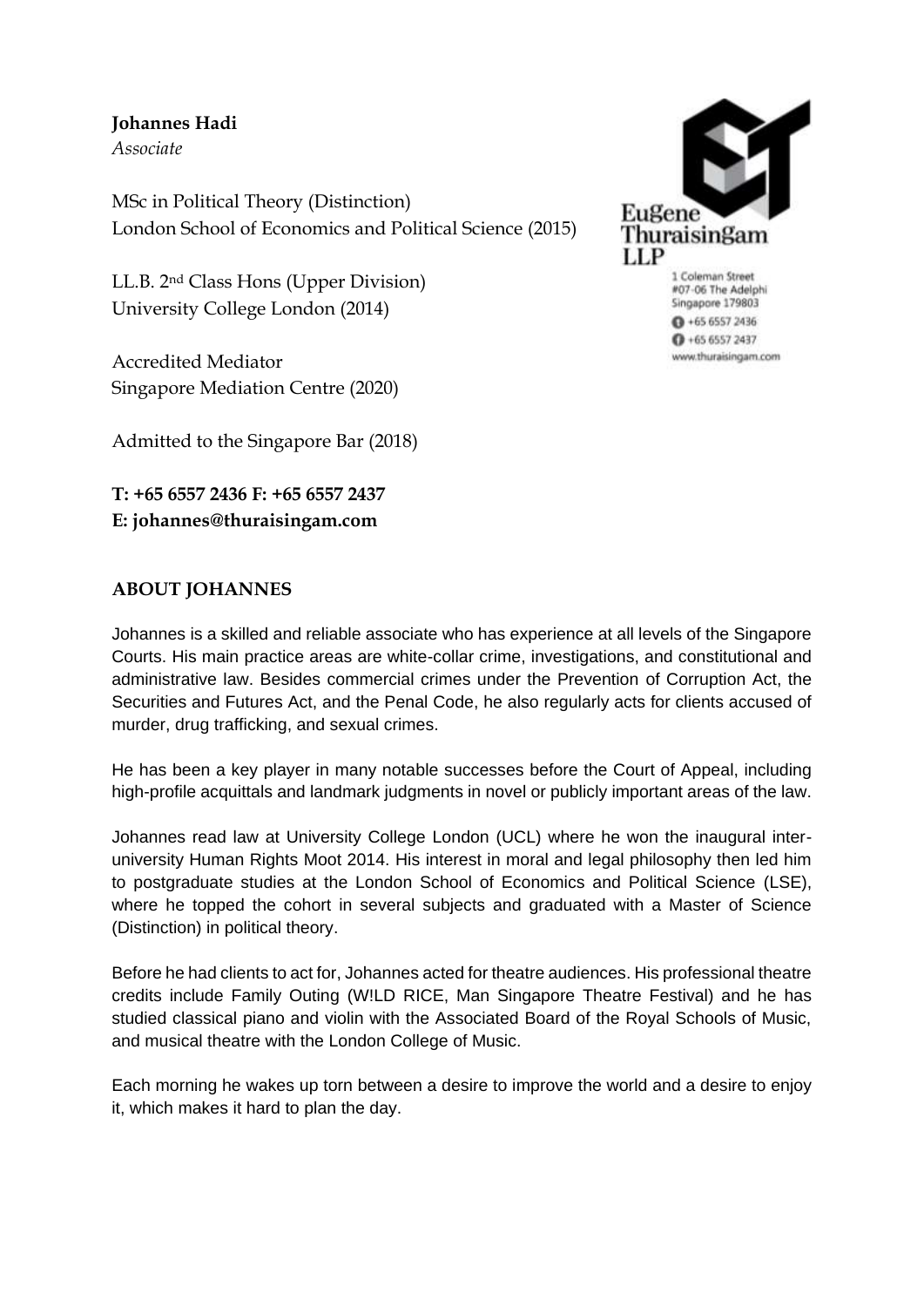#### **Significant Criminal & Public Law Litigation:**

- *Public Prosecutor v Wee Teong Boo and other appeal and another matter* [2020] SGCA 56: Successfully defended and obtained the acquittal of a doctor wrongfully accused of rape.
- *Ilechukwu Uchechukwu Chukwudi v Public Prosecutor* [2020] SGCA 90: Successfully defended and obtained the acquittal of a Nigerian man wrongfully accused of trafficking a capital quantity of drugs into Singapore. This was the first time in Singapore's history where the Court of Appeal agreed to re-open an already concluded criminal appeal and reverse a previous conviction in order to correct a miscarriage of justice.
- *Public Prosecutor v Hamidah Binte Awang and another* [2019] SGHC 161: Acted for the accused person in remitted evidential proceedings before the High Court, pursuant to the Court of Appeal's seminal judgment in *Ilechukwu Uchechukwu Chukwudi v Public Prosecutor* [2017] SGCA 44. After 5 days of hearings involving expert evidence from 4 eminent psychiatrists, we successfully persuaded the High Court that the client suffered from post-traumatic stress disorder prior to the arrest in Singapore in 2011, and that he suffered from post-traumatic stress symptoms after his arrest which affected the integrity of his statements to the Central Narcotics Bureau.
- *Nagaenthran a/l K Dharmalingam v Public Prosecutor and another appeal* [2019] SGCA 37: Acted for an accused person who was convicted of a capital drug trafficking offence in judicial review proceedings against the decision of the Public Prosecutor not to issue a certificate of substantive assistance under section 33B(2)(b) of the Misuse of Drugs Act (the "MDA"). The Government argued that section 33B(4) of the MDA was an ouster clause that limited the full scope of judicial review over the exercise of the Public Prosecutor's discretionary power. On appeal, we successfully persuaded the Court of Appeal that section 33B(4) of the MDA did not have the effect of ousting the court's powers of judicial review on grounds other than bad faith, malice, or unconstitutionality. We also acted for the client in an appeal against his death sentence, resulting to the Court of Appeal's seminal judgment which clarified the proper interpretation of the phrase "*abnormality of mind*" under section 33B(3)(b) of the MDA.
- *Wham Kwok Han Jolovan v Public Prosecutor* [2020] SGCA 111: Acted for a socio-political activist in a criminal reference following his conviction for organising and holding a public assembly without a permit under the Public Order Act (the "POA"). The question of law of public interest posed to the Court of Appeal was — *is section 16(1)(a) of the Public Order Act a constitutionally valid derogation from Article 14(1) of the Constitution?* In its seminal judgment, the Court of Appeal set out a threestep test for determining whether a law impermissibly derogates from Article 14 of the Constitution.
- *Ong Ming Johnson v Attorney-General and other matters* [2020] SGHC 63: Acted for the plaintiff in a challenge against the constitutionality of section 377A of the Penal Code, which criminalises consensual sexual conduct between adult men in private. The appeal to the Court of Appeal is ongoing.
- *Ainon Binte Mohamed Ali v Public Prosecutor* (HC/MA 9244/2019/01): Acted for a tuition teacher convicted of hurting a student in a successful appeal against her original sentence of 4 weeks' imprisonment. On the basis of strong medical evidence indicating that she suffered from major depressive disorder which contributed to her offending, we persuaded the High Court to subject her instead to a Mandatory Treatment Order of 36 months.